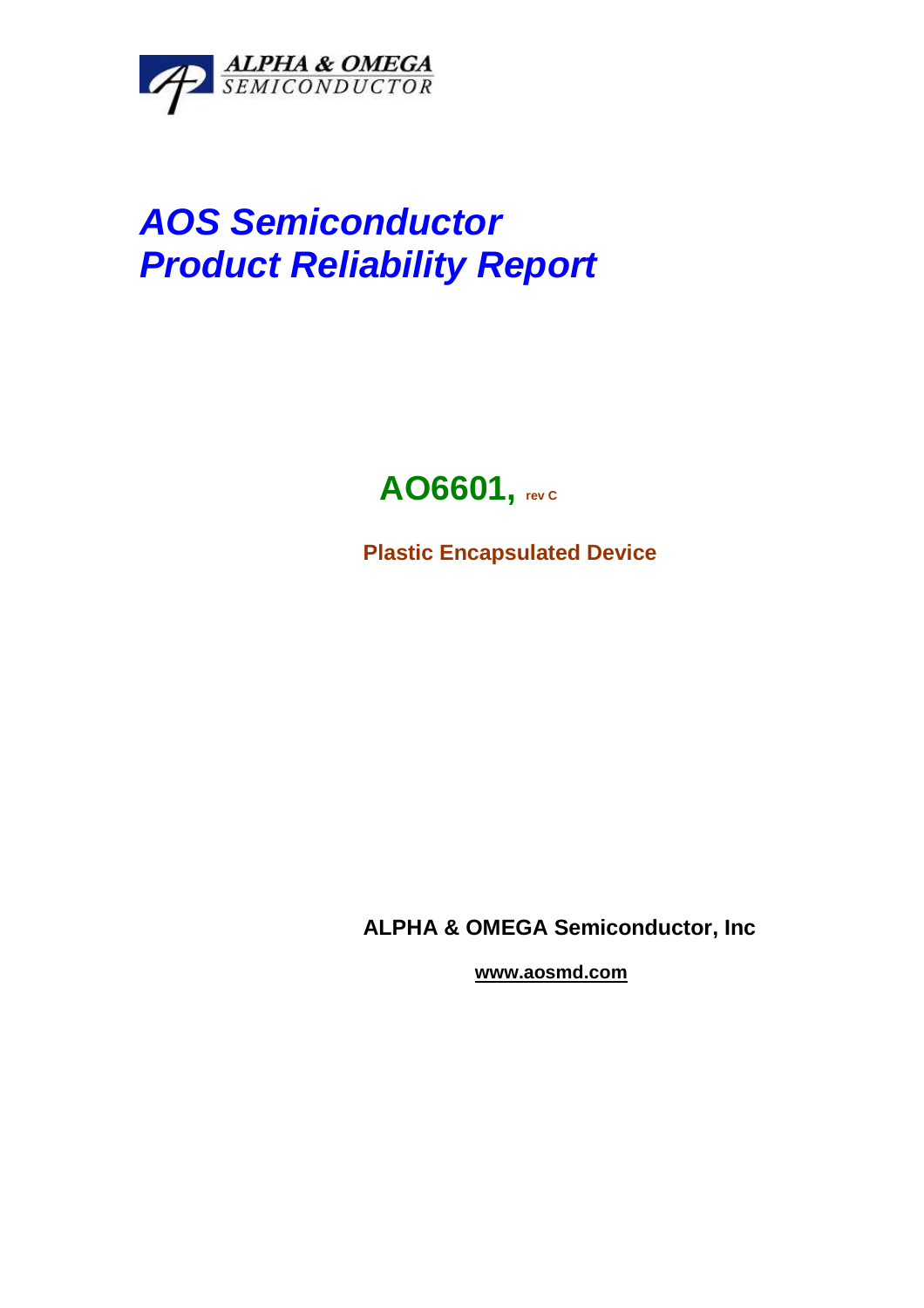

This AOS product reliability report summarizes the qualification result for AO6601. Accelerated environmental tests are performed on a specific sample size, and then followed by electrical test at end point. Review of final electrical test result confirms that AO6601 passes AOS quality and reliability requirements. The released product will be categorized by the process family and be monitored on a quarterly basis for continuously improving the product quality.

#### **Table of Contents:**

- I. Product Description
- II. Package and Die information
- III. Environmental Stress Test Summary and Result
- IV. Reliability Evaluation

#### **I. Product Description:**

The AO6601 uses advanced trench technology to provide excellent  $R_{DS(ON)}$  and low gate charge. The complementary MOSFETs form a high-speed power inverter, suitable for a multitude of applications.

-RoHS Compliant -Halogen free

Detailed information refers to datasheet.

#### **II. Die / Package Information:**

|                                                           | AO6601                         |
|-----------------------------------------------------------|--------------------------------|
| <b>Process</b>                                            | Standard sub-micron            |
|                                                           | Low voltage N+P channel        |
| Package Type                                              | TSOP <sub>6</sub>              |
| <b>Lead Frame</b>                                         | Copper                         |
| Die Attach                                                | Silver epoxy                   |
| <b>Bonding Wire</b>                                       | Au wire                        |
| <b>Mold Material</b>                                      | Epoxy resin with silica filler |
| MSL (moisture sensitive level) Level 1 based on J-STD-020 |                                |

**Note \*** based on information provided by assembler and mold compound supplier